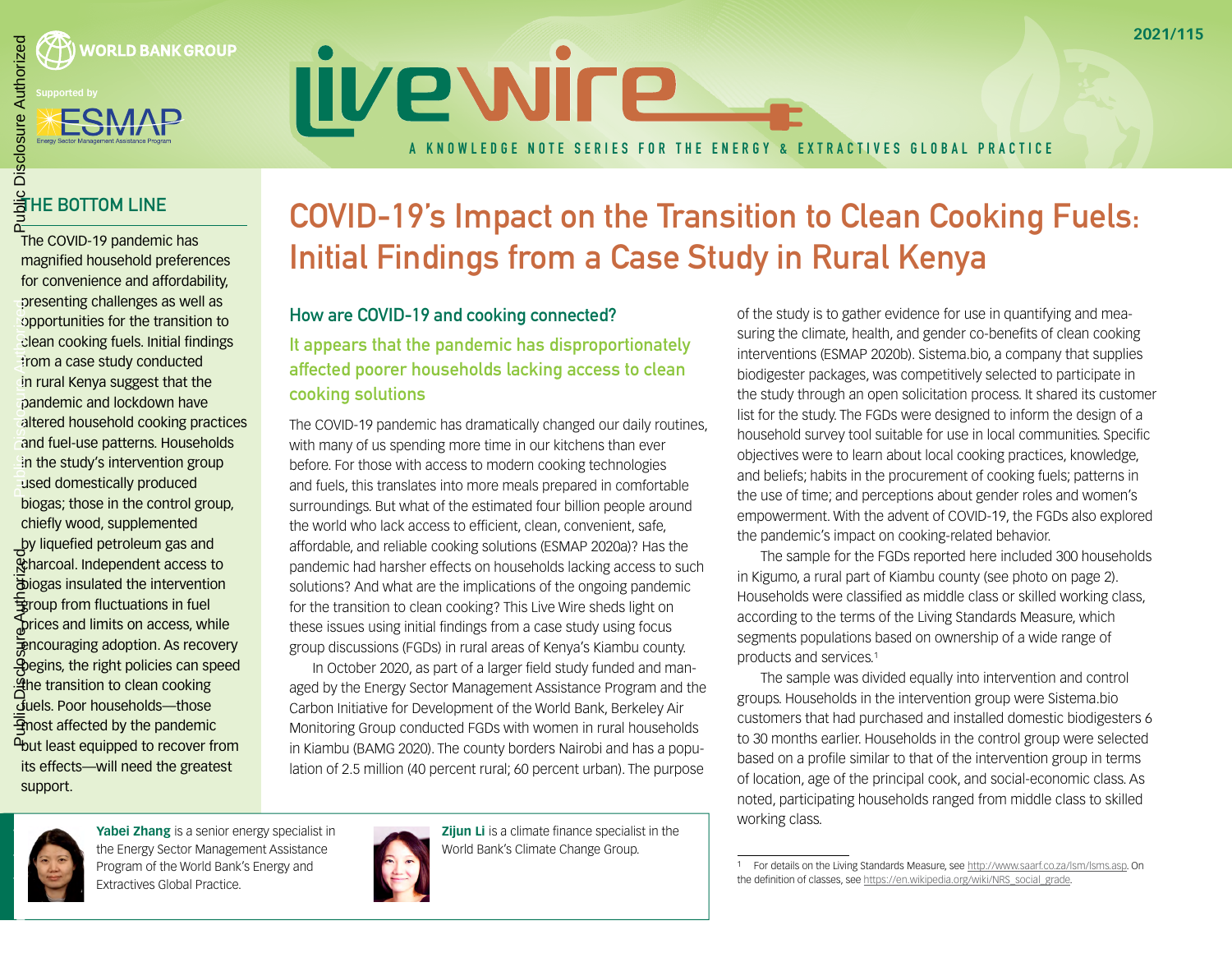COVID-19 has had interacting effects on cooking and fuel use. The types and amount of foods cooked, the person doing the cooking, and the fuels used—all have changed to varying degrees.

Two all-female FGDs were held: one for the intervention group, with 10 participants; the other for the control group, with 9 participants. To ensure representative yet logistically feasible groups, the participants were randomly selected from the sample by age and location strata. Women over 60 were not included because of a government order prohibiting people over 60 from attending social gatherings.

At the time of the FGDs, the study communities were under a partial lockdown. A curfew was in effect from 9:00 pm to 4:00 am, and schools were closed. Mobility had been restricted in areas experiencing a high number of COVID cases, including the nearby Nairobi metropolitan area. Since a portion of the study area fell within this region, where many people in the communities work or do business, most participants were affected by the restrictions either directly or indirectly.

#### Has the onset of COVID-19 changed cooking practices?

#### Participants in both groups reported similar pandemic-related factors affecting their cooking behavior

The FGD participants in both the intervention and control groups agreed that the onset of the COVID-19 pandemic and the associated lockdown had (i) reduced their mobility owing to travel restrictions and higher transportation costs; (ii) pushed up food and fuel prices; (iii) cut household income; and (iv) raised the number of household members at home during the day. These and other factors have had interacting effects on cooking and fuel use. The types and amount of foods cooked, the person doing the cooking, and the fuels used—all have changed to varying degrees.

**Types of foods cooked.** Both groups reported changes in the types of food they cook, driven mainly by price increases for staples such as oil and cereals. Inflation, combined with lower household income, has led many of the participants to cut their consumption of dishes that require more expensive ingredients (e.g., *chapatti* and soups cooked with animal bone). Instead, they have increased their reliance on foods they farm themselves or can obtain locally, stretching their household budget and permitting them to stay closer



Photo courtesy of Eco Research.

to home. One knock-on effect of higher food prices and the desire to build robust food reserves was that household money earmarked for school fees, travel, and festivals was spent on food instead. The reallocation had no significant consequences, since the activities for which the funds were originally intended were not permitted during the lockdown.

> "The economy is bad ... and the price of oil is high, [so] we reduce cooking *chapatti*. Those meals that spend more money, we reduce their consumption."—Participant in intervention group

#### **Time spent cooking and quantity of food cooked.**

Participants in both groups also reported changes in the amount of food they cooked and the number of times they cooked each day. The main driver for these changes has been greater demand for food cooked at home since, owing to lockdown restrictions, more members of the household are at home during the day rather than at school or work. As a result, women are spending more time and money feeding their families, despite having more limited resources.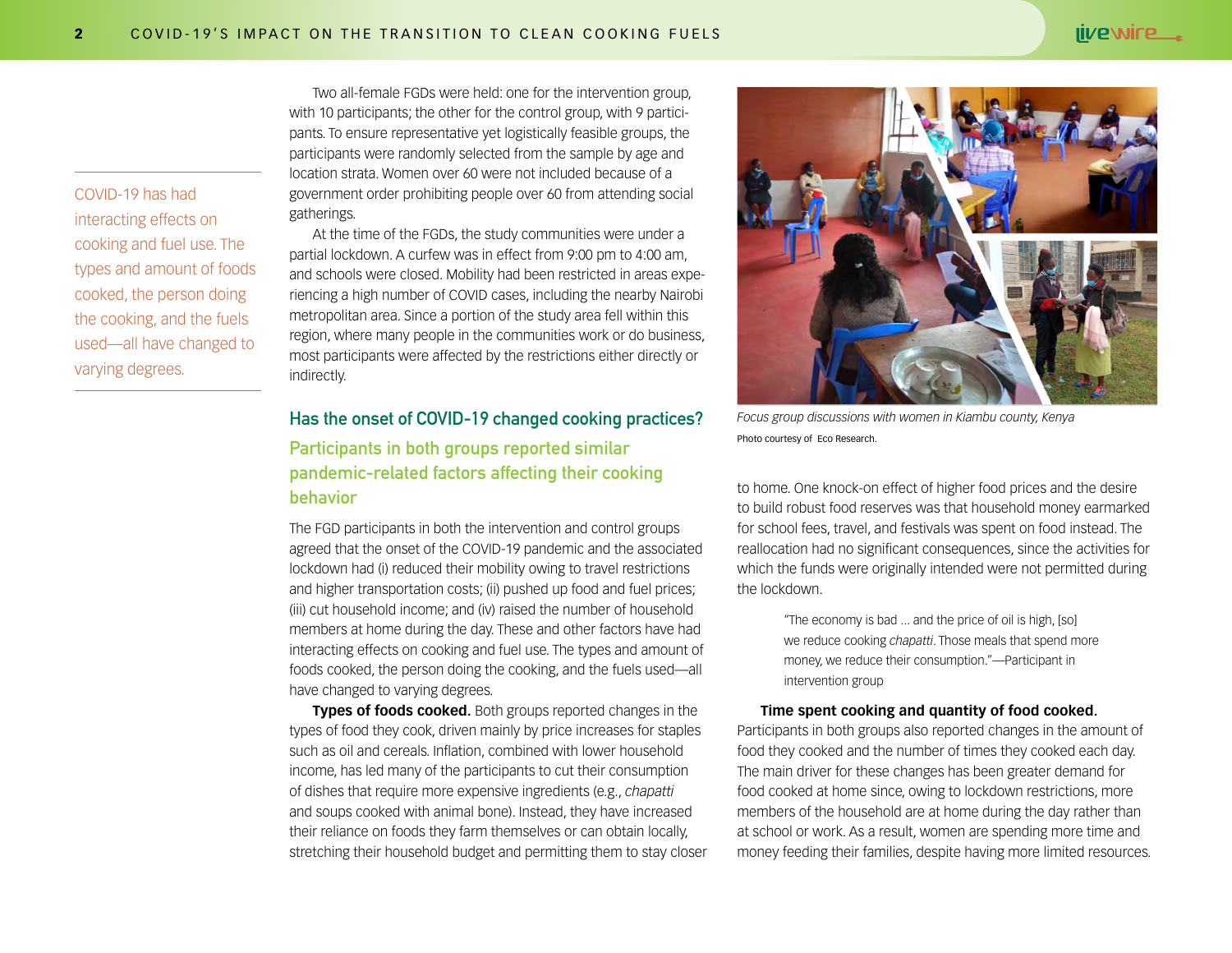children and teens at home appear to have been assumed by the youngsters, sometimes without supervision, implying a greater risk of accidents. Viewed conversely, this development could also enable young people to develop new skills, which, in turn, could affect timeuse patterns and post-pandemic empowerment.

> "School-going children are now at home…. I was cooking half kilogram of rice, but now I had to add so that they can have something to eat. They also take tea and a snack at 10:00 am in school, which I have to provide now…. We are spending more on food…."— Participant in control group

Some of the extra cooking tasks imposed by the presence of

"When there was no coronavirus, children were going to school from 5:00 am, and I was going to work…, so my kitchen was closed at 9:00 am and opened again at 6:00 pm. But now everyone is around, so we are using the kitchen more."— Participant in intervention group

#### Have the intervention and control groups been differently affected?

#### The intervention group reported less fuel stacking and less time spent cooking

**Patterns of stove and fuel use.** Participants in the control group reported using firewood as their primary cooking fuel, supplemented by various combinations of liquefied petroleum gas (LPG) and charcoal. The use of more than one cooking fuel, a practice known as fuel stacking, was common. For example, if quick cooking is required, LPG will be used. For heating water or preparing typical meals that require slow cooking (e.g., *githeri*), wood is used. During the wet season, charcoal and LPG are used more often than they are in dry weather.

Participants in the intervention group reported less fuel stacking, relying chiefly on domestically produced biogas. They use wood as a back-up when the gas supply is less reliable (see below)—and for specific tasks such as warming water to wash cows before milking, heating laundry water, and cooking *githeri*.

Biogas is a mixture of methane, carbon dioxide, and other trace gases. It is produced in biodigesters—airtight vessels in which

kitchen waste, cow dung, crop residues, and other organic material is deposited and allowed to ferment. Reliability can be impaired in cold weather, when water condenses faster in the biodigester's gas line, making it necessary to empty one of the water traps in the line. Also, gas production can drop with cold temperatures, and families are instructed to load less manure and to use counterweights to ensure access to all of the gas in their digester.

Since the onset of COVID-19, charcoal and LPG have become more scarce and more expensive. The associated lockdown has particularly affected the affordability of LPG owing to reduced access to the fuel and higher transportation costs. In response to the high incidence of cases in the Nairobi metropolitan area, movement restrictions were imposed. Providers of essential services could obtain certificates to allow unrestricted movement, but smaller LPG vendors were denied because the scale of their operations was insufficient for them to be considered essential.

With many local LPG vendors unable to travel to Nairobi to resupply, consumers, like the vendors themselves, were forced to travel long distances to obtain fuel from areas in which movement had not been restricted. Even though some restrictions had been lifted at the time of the FGDs, the participants reported that inflated prices had not yet eased, and they worried that prices might not return to pre-COVID levels.

> "There was a time that gas was expensive and scarce…, which changed the way I cooked."—Participant in control group

"Some vendors will not lower the prices after [the pandemic]; they will take advantage of the high prices and continue selling it the same way."— Participant in control group

"Before I had biogas, I had to save to fill my gas cylinder…. It's easier to cook with gas than firewood, but now biogas is easily accessible: no cost involved to go and buy gas. It has helped me economically."—Participant in intervention group

The intervention group's low reliance on LPG—relative to the control group's—has limited COVID-19's impact on its fuel-use patterns. By contrast, participants in the control group reported increased use of wood and other biomass obtained close to home and reduced use of LPG. Some reported paying for a tree to be cut, split, and delivered.

Since the onset of COVID-19, charcoal and LPG have become more scarce and more expensive.… Participants in the control group reported increased use of wood and other biomass obtained close to home and reduced use of LPG, extending cooking times.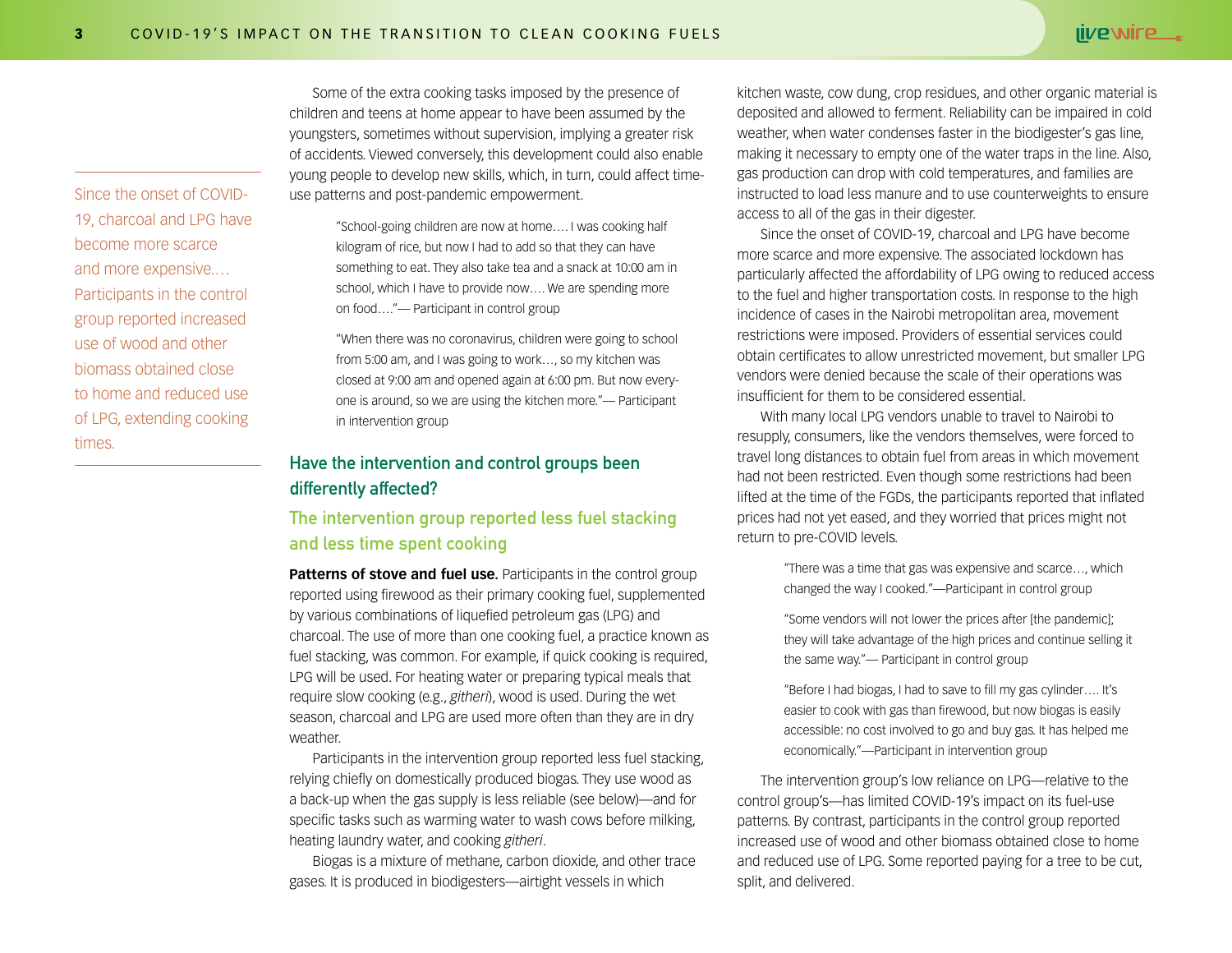COVID-19 is nudging middle-income households to switch to modern cooking fuels (biogas and electricity), because these have been less disrupted by the COVID restrictions. However, absent external support, COVID-19 will push poorer households further down the energy ladder.

**Time spent cooking.** Switching from LPG to wood among the control group has extended cooking times. Participants in the intervention group, by contrast, did not report changes in time spent cooking, because their use of domestically produced biogas for cooking is not affected by the pandemic. Instead, they reported an overall reduction in time spent cooking compared with levels prevailing prior to installation of their biodigester. A key factor is that the biogas stove has two side-by-side burners (see photo opposite). Previously, many participants had used several stoves, often located in separate rooms, or had used one stove over a longer period of time. The participants reported that biogas stoves are easier and quicker to light than their previous wood stoves. Also, they observed that their husbands and children were cooking more, since cooking with biogas is easier and more pleasant than cooking with wood.

#### Has the COVID-19 challenge presented opportunities? COVID-19 has magnified household preferences for convenience and affordability, presenting both challenges and opportunities for the transition to clean cooking fuels

The pandemic has stimulated a stronger demand for biogas and greater interest in alternative fuels, particularly among middle-class households.

The focus groups demonstrated that lower reliance on LPG and wood among participants in the intervention group has limited the impact of the pandemic on their fuel-use patterns relative to those of the control group. Moreover, discussions with Sistema.bio, the biogas company, indicate that the COVID-19 situation may have stimulated interest in biogas and other alternative fuels. In 2020, the company reported higher sales than in previous years and better repayment rates, as families seem to value the biogas technology as an energy source. Anecdotal evidence from sales agents and technicians suggests that consumers are increasingly interested in energy independence, especially if it means not having to travel to buy fuel.

Looking ahead, what are the policy implications of the pandemic's effect on cooking practices?



Photo courtesy of Dana Charron..

Undoubtedly, COVID-19 is having a profound impact on everyone's life, including their cooking behavior. It has changed what is cooked and how often, increased the number of family members at home during the day, and raised household spending on food and fuel while lowering household incomes. Some of these changes may be temporary—others may trigger permanent changes in households' cooking fuel choices.

COVID-19 is nudging middle-income households with less severe affordability constraints to switch to modern cooking fuels (biogas and electricity), because these have been less disrupted by the COVID restrictions. The case study in rural Kenya illustrates the greater resilience of biogas-using households, and increased sales of other clean cooking products have been reported. For example, interviews with other cooking companies revealed that an ethanol cooking company in Nairobi has increased its sales over previous years as middle-income households have diversified their cooking options. And a social enterprise that makes and distributes clean, efficient cookstoves has reported sales growth over the pre-COVID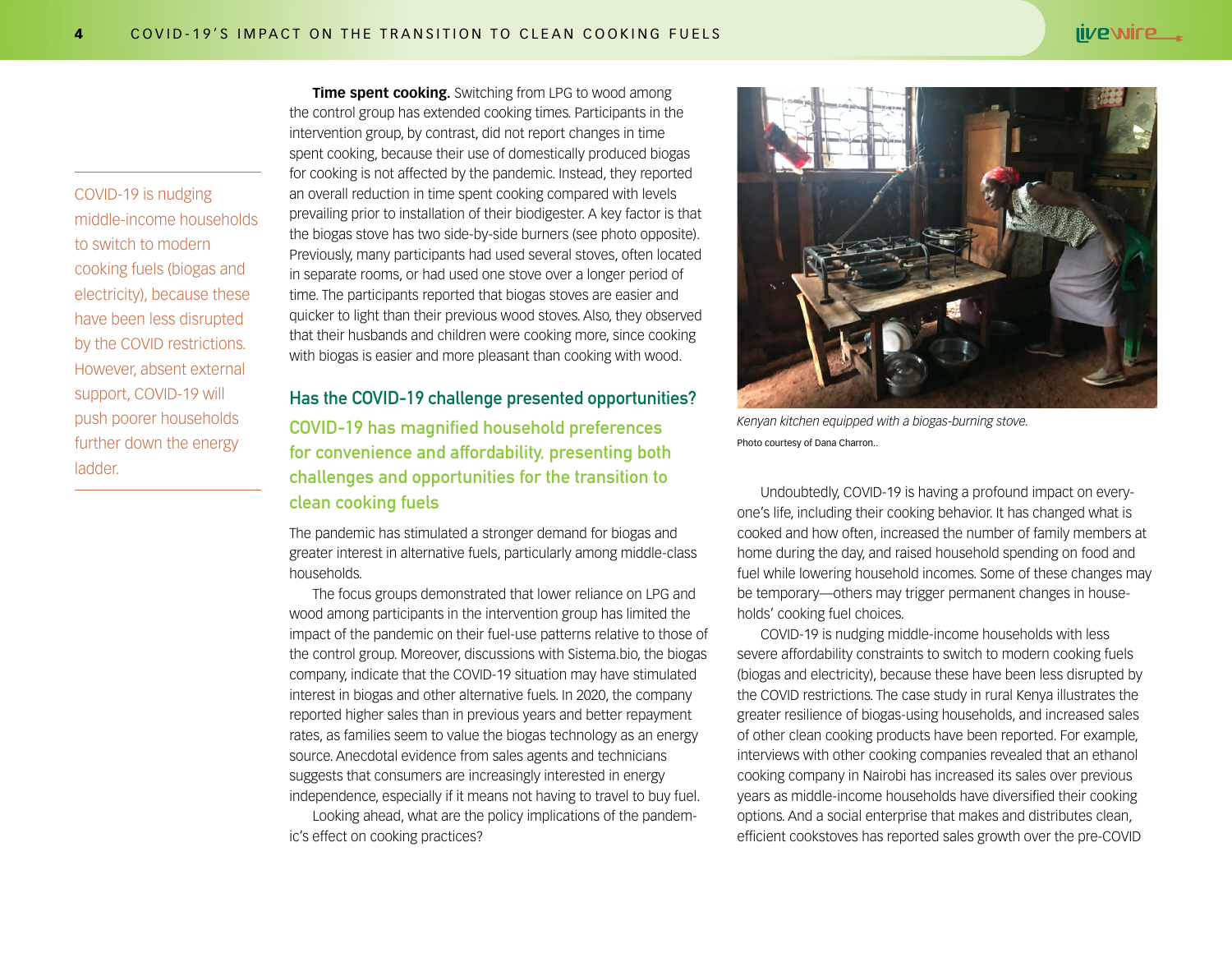#### MAKE FURTHER **CONNECTIONS**

[Live Wire 2014/8. "Tracking Access to](http://hdl.handle.net/10986/18414)  [Nonsolid Fuel for Cooking," by Sudeshna](http://hdl.handle.net/10986/18414)  [Ghosh Banerjee, Elisa Portale, Heather](http://hdl.handle.net/10986/18414)  [Adair-Rohani, and Sophie Bonjour.](http://hdl.handle.net/10986/18414) 

[Live Wire 2015/46. "Results-Based](http://hdl.handle.net/10986/22114)  [Financing to Promote Clean Stoves:](http://hdl.handle.net/10986/22114)  [Initial Lessons from Pilots in China and](http://hdl.handle.net/10986/22114)  [Indonesia," by Yabei Zhang and Norma](http://hdl.handle.net/10986/22114)  [Adams.](http://hdl.handle.net/10986/22114) 

[Live Wire 2016/62. "Toward Universal](http://hdl.handle.net/10986/24257)  [Access to Clean Cooking and Heating:](http://hdl.handle.net/10986/24257)  [Early Lessons from the East Asia and](http://hdl.handle.net/10986/24257)  [Pacific Clean Stove Initiative," by Yabei](http://hdl.handle.net/10986/24257)  [Zhang and Norma Adams.](http://hdl.handle.net/10986/24257) 

[Live Wire 2016/63. "The Lao Cookstove](http://hdl.handle.net/10986/24256)  [Experience: Redefining Health through](http://hdl.handle.net/10986/24256)  [Cleaner Energy Solutions," by Rutu Dave](http://hdl.handle.net/10986/24256)  [and Rema N. Balasundaram.](http://hdl.handle.net/10986/24256) 

[Live Wire 2016/64. "Contextual Design](http://hdl.handle.net/10986/25129)  [and Promotion of Clean Biomass Stoves:](http://hdl.handle.net/10986/25129)  [The Case of the Indonesia Clean Stove](http://hdl.handle.net/10986/25129)  [Initiative," by Laurent Durix, Helene](http://hdl.handle.net/10986/25129)  [Carlsson Rex, and Veronica Mendizabal.](http://hdl.handle.net/10986/25129)

[Live Wire 2017/74. "Increasing the Use](http://hdl.handle.net/10986/26569)  [of Liquefied Petroleum Gas in Cooking in](http://hdl.handle.net/10986/26569)  [Developing Countries," by Richenda Van](http://hdl.handle.net/10986/26569)  [Leeuwen, Alex Evans, and Besnik Hyseni.](http://hdl.handle.net/10986/26569)

[Live Wire 2018/89. "Kenya's Strategy](http://hdl.handle.net/10986/30391)  [to Make Liquefied Petroleum Gas the](http://hdl.handle.net/10986/30391)  [Nation's Primary Cooking Fuel," by Inge C.](http://hdl.handle.net/10986/30391)  [van den Berg.](http://hdl.handle.net/10986/30391) 

[Live Wire 2019/99. "Beyond the Last Mile:](http://hdl.handle.net/10986/31774 )  [Piloting High-Efficiency, Low-Emissions](http://hdl.handle.net/10986/31774 )  [Heating Technologies in Central Asia," by](http://hdl.handle.net/10986/31774 )  [Yabei Zhang, Norma Adams, and Crispin](http://hdl.handle.net/10986/31774 )  [Pemberton-Pigott.](http://hdl.handle.net/10986/31774 ) 

**Find these and the entire Live Wire archive at [www.worldbank.org/energy/](http://www.worldbank.org/energy/livewire) [livewire](http://www.worldbank.org/energy/livewire).**

period, despite a newly imposed 14 percent value added tax in effect since July 2020.

However, affordability and accessibility remain major barriers for lower-income households amid the pandemic. Absent external support, COVID-19 will push poorer households further down the energy ladder, forcing them to continue to rely on traditional biomass for cooking and further exacerbating adverse effects on health, gender equity, and the environment.

As societies recover from the pandemic and rebuild, governments should consider clean cooking an essential service and a critical part of the pandemic response. Apart from using stimulus funds to build green infrastructure, the recovery provides an opportunity to integrate energy planning and tackle clean cooking challenges. Demand for cooking energy should be an explicit part of national energy planning, with a target of ensuring universal access to clean cooking. National roadmaps to universal access to clean cooking should be guided by a least-cost, best-fit strategy that reflects diverse users' needs, local market conditions, and national comparative advantages in energy resources, which can further guide investments in infrastructure and programming.

More budgetary support will be needed for poorer households, those most affected by the pandemic but least equipped to recover from it. Such support could take the form of conditional or unconditional cash transfers or results-based grants that provide cash incentives to eligible households to enable them to acquire certain

technologies for the purpose of achieving improved access to clean cooking and associated health, gender, and climate benefits.

By making clean cooking a policy priority, we can rebuild better, turning challenges into opportunities to ensure a healthier, greener, and more equitable recovery.

#### References

- BAMG (Berkeley Air Monitoring Group). 2020. "Summary of Results from Formative Focus Group Discussions." Report prepared for ESMAP.
- ESMAP (Energy Sector Management Assistance Program). 2020a. *The State of Access to Modern Energy Cooking Services*. Washington, DC: World Bank.<http://hdl.handle.net/10986/34565>
- ESMAP. 2020b. *Quantifying and Measuring Climate, Health, and Gender Co-Benefits from Clean Cooking Interventions: Methodologies Review*. Washington, DC: World Bank.

*This Live Wire was developed as part of an ongoing field study to quantify and measure the climate, health, and gender co-benefits of clean cooking interventions. The study is funded by the Energy Sector Management Assistance Program and the Carbon Initiative for Development of the World Bank. The authors wish to acknowledge the contributions of Berkeley Air Monitoring Group, which prepared the summary report of the focus group discussions, and Norma Adams, who edited an earlier version of this brief. The authors are grateful for constructive comments provided by peer reviewers Dana Rysankova and Patrick Thaddayos Balla.*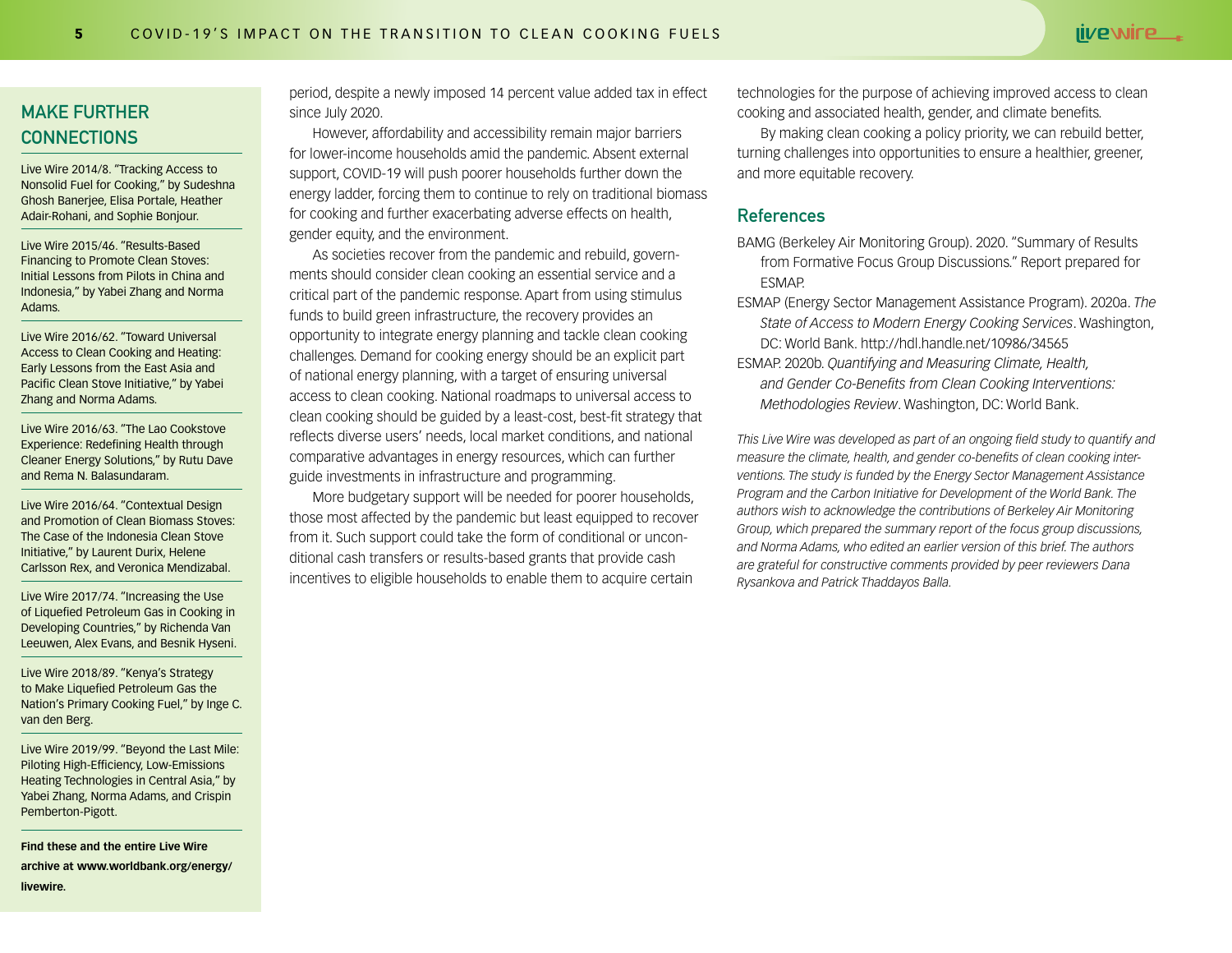## Get Connected to Live Wire

The *Live Wire* series of online knowledge notes, an initiative of the World Bank Group's Energy and Extractives Global Practice, offers rich insights from project and analytical work done by the World Bank Group.

Every day, Bank Group experts apply their knowledge and expertise to solve practical problems in client countries. *Live Wire* captures the rich insights gained in the field, allowing authors to share their findings with other practitioners, policy makers, and planners.

*Shouldn't you be connected to Live Wire?*

Since 2014, the 80 briefs in the series have dealt with vital topics such as energy demand and supply; renewable energy; energy efficiency; energy policy; economic growth; environmental protection; climate change mitigation; power systems; rural and urban development; access to energy; infrastructure economics; private sector participation; access to finance; and regulation.

- **• Topic briefs** offer technical knowledge on key energy issues.
- **• Case studies** highlight lessons from experience in implementation, often with insights from private sector engagement.
- **•** Briefs on **global trends** provide analytical overviews of key energy data and developments.
- **Bank views** portray the Bank Group's energy and extractives sector activities.

The format is accessible, rigorous, and concise enough to be easily shared. The 4–12 pages of each brief make ample use of graphics. Briefs are peer-reviewed by seasoned practitioners within the World Bank Group and professionally edited and produced. While their main channel of dissemination is online, Live Wires are available in print-ready files for specific client needs.



Please visit the World Bank Group's Open Knowledge Repository to browse the Live Wire collection and download the issues important to you: www.worldbank.org/energy/livewire



OPEN KNOWLEDGE REPOSITORY



For World Bank Group employees: Professional printing can be done on a customized basis for meetings and events by contacting GSDPM Customer Service Center at (202) 458-7479, or sending a written request to cgsdpm@worldbank.org.



**live wire** The Effects of Carbon Limits on El

iive wire

Exploiting Synergies between Rooftop Solar PV and Exploiting Synergies between Roomp<br>Energy Efficiency Investments in the B

"Live Wire is designed for practitioners, policy makers, and planners inside and outside the

World Bank Group. It is a resource to share with clients,

colleagues, and counterparts."